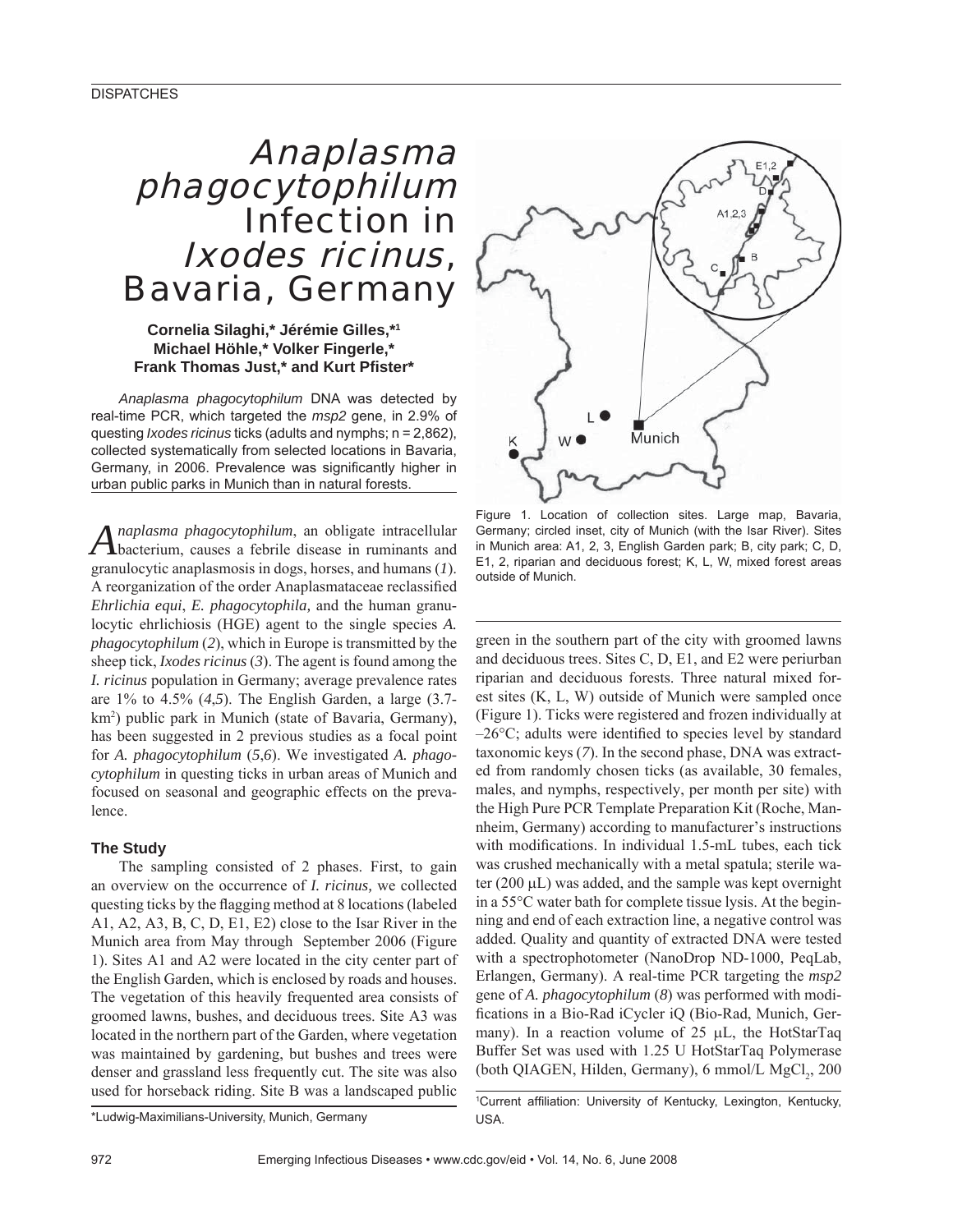μmol/L each dNTP, 900 nmol/L each primer (ApMSP2f / ApMSP2r [*8*]), 125 nmol/L probe ApMSP2p-HEX (*8*), and 5.0 μL template DNA. Cycling conditions were as follows: initial activation (95°C, 15 min), 50 cycles denaturation (94 $\degree$ C, 15 s), and annealing–extension (60 $\degree$ C, 60 s). The original protocol was also used for part of the samples (*8*). Thirty-one DNA extracts, positive in real-time PCR, were amplified in a Thermocycler GeneAmp PCR System 2700 (Applied Biosystems, Weiterstadt, Germany) with a nested PCR (9) targeting the 16S rRNA gene, amplification of which is necessary to differentiate closely related strains (*8*). Negative and known positive controls were always included. After the final products were analyzed by  $1.5\%$ agarose gel electrophoresis and purified with the QIAquick PCR Purification Kit (QIAGEN) according to manufacturer's instruction, the 497-bp fragments, without flanking primers, were sent for sequencing to MWG, Martinsried, Germany. The results were evaluated with ChromasLite (www.technelysium.com.au/chromas\_lite.html), sequence homology searches made by BLAST nanalysis of GenBank sequences (www.ncbi.nlm.nih.gov/BLAST), and multiple alignments (www.ebi.ac.uk/clustalw/index.html). The effects of month, location, stage, and sex of ticks on probability of infection were investigated with logistic regressions by using R version 2.5.0 (*10*); p<0.05 was regarded as significant. Due to low prevalence of *A. phagocytophilum*, odds ratios were interpretable as relative risks (RR). We calculated monthly prevalence with a weighted analysis, taking into account the sampling design: phase 1, a random sample, is stratified by sex, and in phase 2, a fixed number was drawn monthly at random within each sex stratum. Estimates were based on the Horvitz-Thompson estimator and corresponding 95% confidence intervals (CIs) computed by parametric bootstrap conditioning on phase 1 sample sizes (*11*).

A total of 9,507 ticks (4,932 adults, 3,573 nymphs, and 1,001 larvae) were collected, and adults were identified as *I*.

*ricinus*. Real-time PCR was performed for 2,862 ticks (Table; online Appendix Table, available from www.cdc.gov/  $EID/content/14/6/972-appT.htm)$ . With the modified protocol, atypical amplification occurred in  $\approx$ 10% of samples, whereas with the original protocol, which had been tested on *I. scapularis* ticks, no amplification occurred. This difference suggests unspecific reactions in the modified protocol. *A. phagocytophilum* was detected in 5.67% of females, in 4.00% of males, and in 1.14% of nymphs (Table). The overall prevalence was 2.9% (95% CI 2.3%–3.5%). Significantly more females and males were infected than nymphs  $(RR = 4.906$  for females,  $RR = 3.439$  for males;  $p < 0.001$ ). Prevalence was significantly higher in the city parks  $(A1, A2)$ A2, A3, B) than in natural forest areas (C, D, E1, E2, K, L, W;  $RR = 0.368$ ,  $p \le 0.001$ ). Prevalence was significantly lower in the riparian forest, Isarauen (E1, E2) in the north of Munich, than in the English Garden  $(A1, A2, A3)$  (RR = 0.314,  $p<0.001$ ). Variations among the collection months, ranging from 0% to 20% for females and males and from 0 to 9.1% for nymphs (online Appendix Table), were not significant ( $p = 0.40$ ).

Alignment of the partial 16S rRNA gene sequences showed that 30 sequences were 100% identical (Gen-Bank accession no. EU490522); 1 sequence differed in 2 nucleotide positions (accession no. EU490523). The 30 homologous sequences were 100% identical to *Ehrlichia* sp. Frankonia 2 when compared with GenBank sequences (Figure 2) of *Ehrlichia* sp. Frankonia 2, *A. phagocytophilum* isolate X7, *A. phagocytophilum* isolate P80, and the prototype sequence of the HGE agent (GenBank accession nos. AF136712, AY281805, AY281794, and U02521, respectively). For Frankonia 2 and *A. phagocytophilum* isolate X7, the remaining sequence differed in 1 nt position. All differed in 1 nt position from the prototype HGE agent and *A. phagocytophilum* isolate P80 and in 2 more nt positions from P80.

|                |                                        | Table. Total Anaplasma phagocytophilum-infected Ixodes ricinus ticks per site, southern Germany, 2006* |               |  |  |  |
|----------------|----------------------------------------|--------------------------------------------------------------------------------------------------------|---------------|--|--|--|
|                | No. infected ticks/no. total ticks (%) |                                                                                                        |               |  |  |  |
| Study site     | Females                                | Males                                                                                                  | Nymphs        |  |  |  |
| A <sub>1</sub> | 11/87 (12.64)                          | 5/88(5.68)                                                                                             | 3/104(2.88)   |  |  |  |
| A2             | 10/149 (6.71)                          | 12/153 (7.84)                                                                                          | 3/150(2.00)   |  |  |  |
| A <sub>3</sub> | 7/114(6.14)                            | 4/105 (3.81)                                                                                           | 1/83(1.20)    |  |  |  |
| B              | 8/80 (10.00)                           | 5/65(7.69)                                                                                             | 0/42          |  |  |  |
| C              | 1/68(1.47)                             | 1/60(1.67)                                                                                             | 0/96          |  |  |  |
| D              | 5/150(3.33)                            | 5/152(3.29)                                                                                            | 2/142(1.41)   |  |  |  |
| E1             | 3/92(3.26)                             | 1/101(0.99)                                                                                            | 2/114(1.75)   |  |  |  |
| E <sub>2</sub> | 5/122(4.10)                            | 1/134(0.75)                                                                                            | 0/140         |  |  |  |
| K              | 1/30(3.33)                             | 1/31(3.23)                                                                                             | 0/30          |  |  |  |
|                | 1/30(3.33)                             | 2/30(6.67)                                                                                             | 0/30          |  |  |  |
| W              | 2/30(6.67)                             | 1/30(3.33)                                                                                             | 0/30          |  |  |  |
| Total          | 54/952 (5.67)                          | 38/949 (4.00)                                                                                          | 11/961 (1.14) |  |  |  |

\*A1, A2, A3, English Garden in Munich; B, other park in Munich; C, D, E1, E2, periurban forest areas of Munich; W, K, L, forests outside of Munich (compare Figure 1).